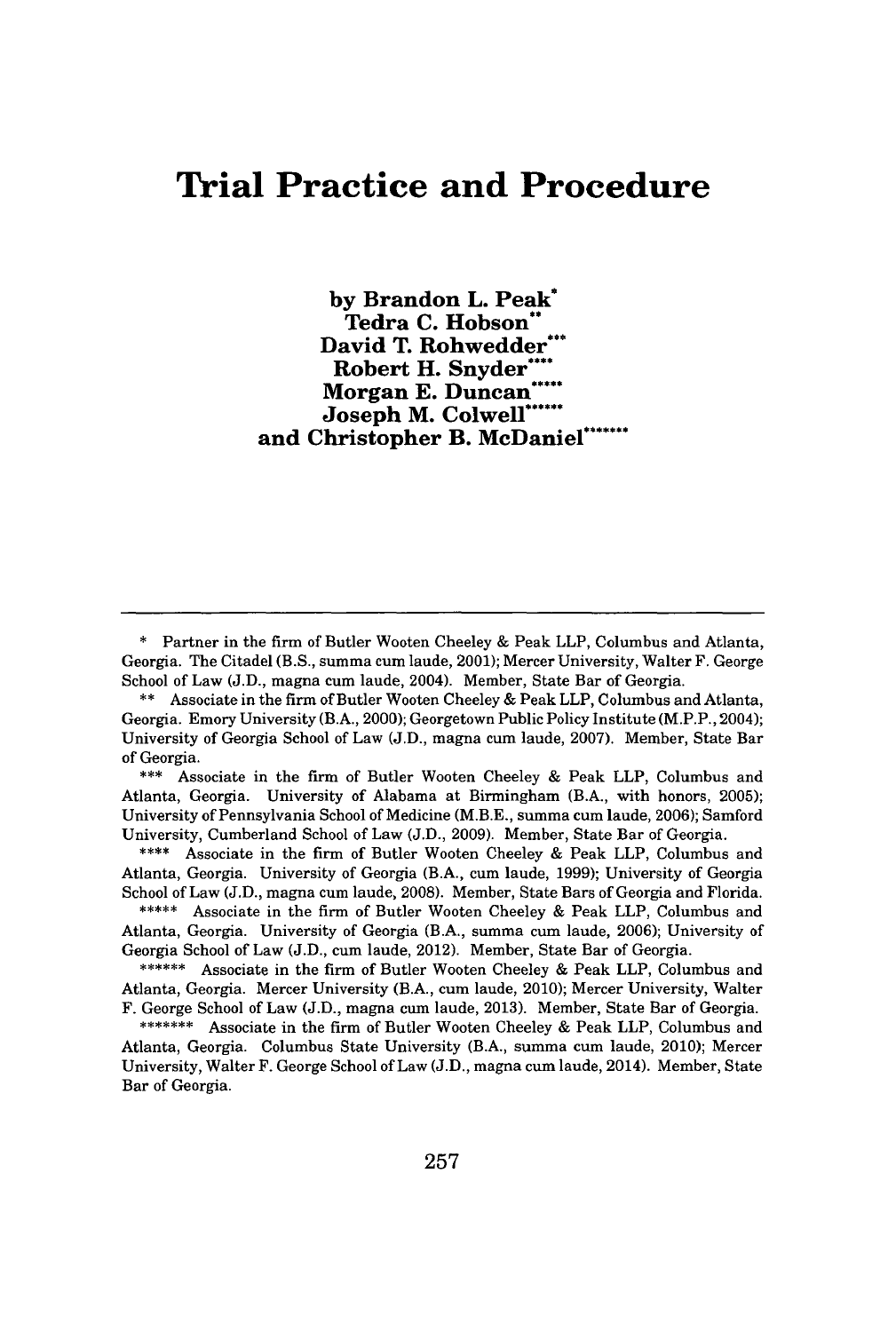### I. INTRODUCTION

This Article addresses several significant opinions issued and legislation passed during the survey period of this publication for the Georgia civil trial practitioner.'

### II. **LEGISLATION**

There are a few bills passed during this year's legislative session that trial practitioners should note. The first is House Bill 190,<sup>2</sup> referred to as the "Uber bill."3 This law imposes minimum liability insurance requirements on "transportation network compan[ies]"4 and defines when those liability insurance requirements apply (for example, when the transportation network company's insurance policy covers a driver "logged on to the transportation network company's digital network"). $5$ 

Trial practitioners should also note House Bill 342,<sup>6</sup> which abrogates negligence per se claims against nursing homes while also providing that trial courts may admit relevant nursing home regulations to establish the appropriate standard of care and the nursing home's alleged violations thereof.7 The statute provides, "No violation of any regulations **. . .** shall constitute negligence per se," but the trial court "in any civil action shall take judicial notice of these regulations and admit them into evidence if found to be relevant to the harm alleged in the complaint."<sup>8</sup>

**<sup>1.</sup>** For an analysis of Georgia trial practice and procedure during the prior survey period, see Brandon L. Peak et al., *Trial Practice and Procedure, Annual Survey of Georgia Law,* **66** MERCER L. REV. 211 (2014).

<sup>2.</sup> Ga. H.R. Bill **190,** Reg. Sess. (codified at **O.C.G.A. §** 33-1-24 (Supp. **2015)).**

*<sup>3.</sup> See* Aaron Gould Sheinin, *Uberbills Advance in State House,* **ATLANTA J. CONST.,** Mar. **3, 2015,** http://www.ajc.com/news/news/state-regional-govt-politics/uber-bills-advance-in-state-house/nkM8g/.

<sup>4.</sup> **O.C.G.A. § 33-1-24(b).**

**<sup>5.</sup> O.C.G.A. §** 33-1-24(a)(5).

**<sup>6.</sup>** Ga. H.R. Bill 342, Reg. Sess. (codified at **O.C.G.A. § 31-7-3.2** (Supp. **2015)).**

**<sup>7.</sup> O.C.G.A. §** 31-7-3.2(i).

**<sup>8.</sup>** *Id.*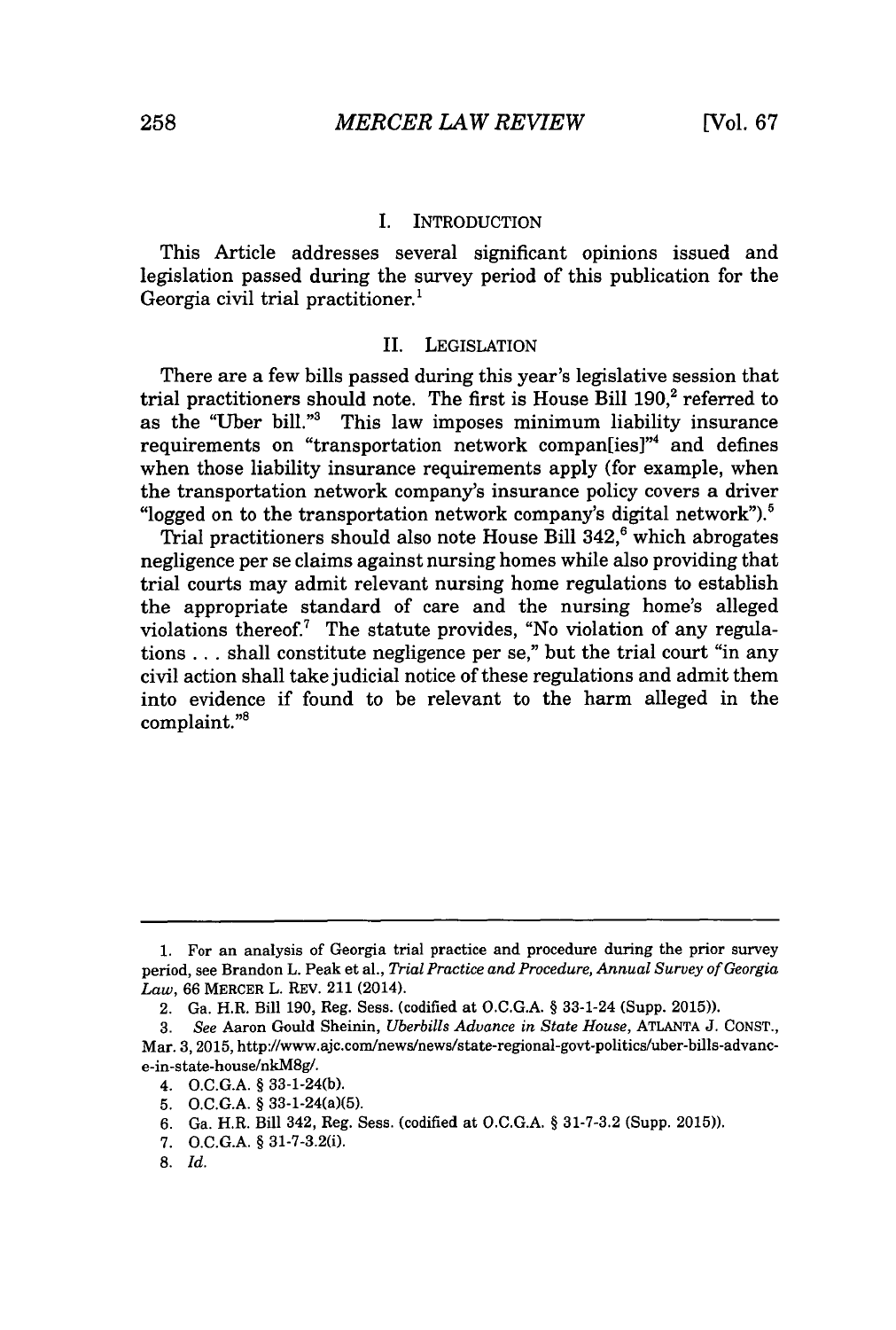# III. **CASE** LAW

# *A. Alternative Dispute Resolution*

In *BDO USA, LLP v. Coe,<sup>9</sup>*the Georgia Court of Appeals held that the Federal Arbitration Act **(FAA)"o** does not preempt Georgia's procedural statute for pursuing a motion to compel arbitration.<sup>11</sup> Coe sued BDO **USA,** LLP (BDO) in Illinois, alleging various claims against BDO arising out of tax services BDO provided to Coe. BDO filed a petition in the Superior Court of Fulton County to compel arbitration pursuant to arbitration clauses found in the "consulting agreements" between the parties.<sup>12</sup> Coe then moved to dismiss that petition, and the trial court granted the motion pursuant to section 9-9-6(a) of the Official Code of Georgia Annotated **(O.C.G.A.),"'** finding that the court lacked subject matter jurisdiction to consider the petition while the arbitrable issues were pending before an Illinois court.<sup>14</sup> On appeal, BDO claimed the trial court erred in dismissing the petition because **O.C.G.A.** *§* 9-9-6(a) was preempted **by** the **FAA** and the trial court had jurisdiction to consider the petition under *§* 4 of the **FAA."** The court of appeals held that "our Supreme Court in *Jape* suggests that the procedural provisions found in *§§* **3** and 4 of the **FAA** do not apply to state court proceedings" and "Georgia courts generally apply Georgia law to procedural matters."<sup>16</sup> The court further held that the FAA does not preempt O.C.G.A. *§* 9-9-6(a) "to the extent it controls whether a Georgia court is the appropriate forum for pursuing a motion to compel arbitration" and that

**15.** *Id.* at **80, 763 S.E.2d** at 744. BDO argued it was unable to file a petition to compel arbitration in a federal district court in Georgia because there was incomplete diversity between the parties and an Illinois federal district court was without authority to compel arbitration outside Illinois. *Id.* at **81** n.1, **763 S.E.2d** at 745 n.1.

**16.** *Id.* at **82, 763 S.E.2d** at 746 (citing Am. Gen. Fin. Servs. v. Jape, **291** Ga. **637,** 641, **732 S.E.2d** 746, 749 (2012) and Continental Ins. Co. v. Equity Residential Props. Trust, **255** Ga. **App.** 445, 445, **565 S.E.2d 603,** 603-04 (2002), *cert. denied,* 2002 Ga. **LEXIS** 74 (2002)).

**<sup>9. 329</sup>** Ga. **App. 79, 763 S.E.2d** 742 (2014).

**<sup>10. 9</sup> U.S.C.** *§§* **1** to **307** (2012).

*<sup>11.</sup> Coe,* **329** Ga. **App.** at **83-84, 763 S.E.2d** at **747;** *see also* **O.C.G.A.** *§* 9-9-6(a) **(2007) ("If** an issue claimed to be arbitrable is involved in an action pending in a court having jurisdiction to hear a motion to compel arbitration, the application shall be made **by** motion in that action.").

<sup>12.</sup> *Coe,* **329** Ga. **App.** at **79, 79-80, 763 S.E.2d** at 744.

**<sup>13.</sup> O.C.G.A.** *§* 9-9-6(a).

*<sup>14.</sup> Coe,* **329** Ga. **App.** at **79, 763 S.E.2d** at 744.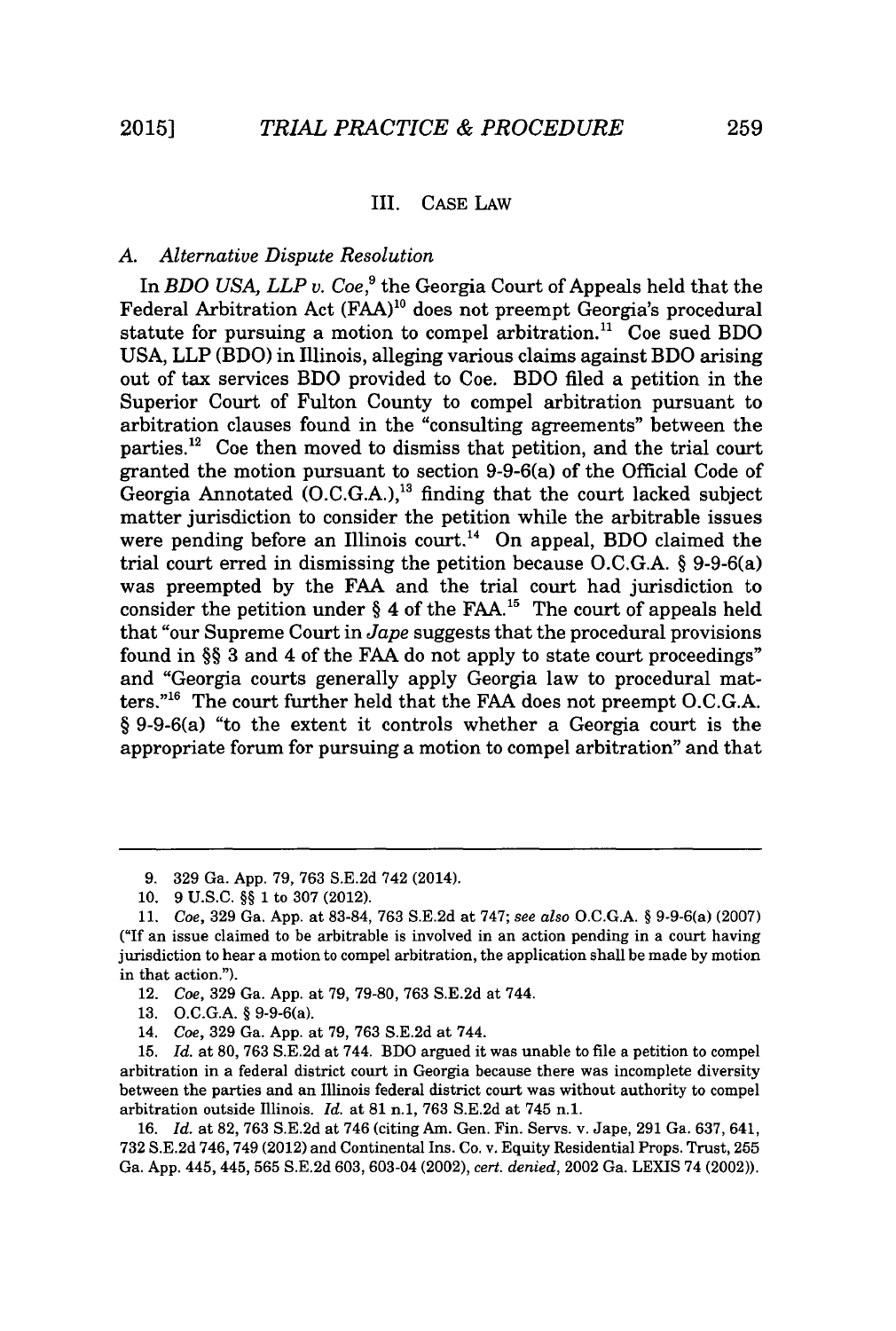the trial court properly held it was without jurisdiction to consider BDO's motion to compel under **O.C.G.A.** *§* 9-9-6(a).1<sup>7</sup>

# *B. Ante Litem Notice*

In *Board of Regents of the University System of Georgia v. Myers,18* the Georgia Supreme Court addressed the ante litem notice requirement in O.C.G.A.  $\S$  50-21-26(a)(5)(E),<sup>19</sup> which requires the claimant to state the "amount of the loss claimed to the extent of the claimant's knowledge and belief and as may be practicable under the circumstances."<sup>20</sup> The court held that the plaintiff's ante litem notice was insufficient because it did not state any amount of loss-such as the medical expenses the claimant had incurred by the time of the notice.<sup>21</sup>

In Warnell v. Unified Government of Athens-Clarke County,<sup>22</sup> the Georgia Court of Appeals held that the limited waiver of sovereign immunity under **O.C.G.A.** *§* **33-24-51(b), <sup>2</sup> '** based on a county's purchase of liability insurance, does not bar the county from raising the twelve month ante litem notice requirement under O.C.G.A. § 36-11-1<sup>24</sup> as a  $defense.<sup>25</sup>$ 

# *C. Attorney Fees*

In *Tolson v. Sistrunk*,<sup>26</sup> the court of appeals held that the attorney lien statute, **O.C.G.A.** *§* **15-19-14(b), <sup>2</sup>7** "affords protection to former counsel who performed legal work for a client in anticipation of filing a lawsuit, even if successor counsel ultimately filed the suit." $28$  The court, however, reversed the trial court's award of twenty-five percent of the total contingency to the law firm that originated the case concluding, "Origination or procurement of a case is not a service rendered on behalf of the client and does not confer any value or benefit upon him or her" for purposes of the attorneys' lien statute. $29$ 

24. **O.C.G.A. § 36-11-1** (2012).

**<sup>17.</sup>** *Id.* at 84, **763 S.E.2d** at **747.**

**<sup>18. 295</sup>** Ga. 843, 764 **S.E.2d** 543 (2014).

**<sup>19.</sup> O.C.G.A. §** 50-21-26(a)(5)(E) **(2013).**

*<sup>20.</sup> Myers,* **295** Ga. at 846, 764 **S.E.2d** at 546 (quoting **O.C.G.A. §** 50-21-26(a)(5)(E)) (internal quotation marks omitted).

<sup>21.</sup> *Id.*

<sup>22.</sup> **328** Ga. **App. 903, 763 S.E.2d** 284 (2014).

**<sup>23.</sup> O.C.G.A. § 33-24-51(b) (2013).**

**<sup>25.</sup>** *Warnell,* **328** Ga. **App.** at **905, 763 S.E.2d** at **287.**

**<sup>26. 332</sup>** Ga. **App.** 324, **772 S.E.2d** 416 **(2015).**

**<sup>27.</sup> O.C.G.A. § 15-19-14(b) (2015).**

**<sup>28.</sup>** *Tolson,* **332** Ga. **App.** at **329, 772 S.E.2d** at 421.

**<sup>29.</sup>** *Id.* at **332, 772 S.E.2d** at 423.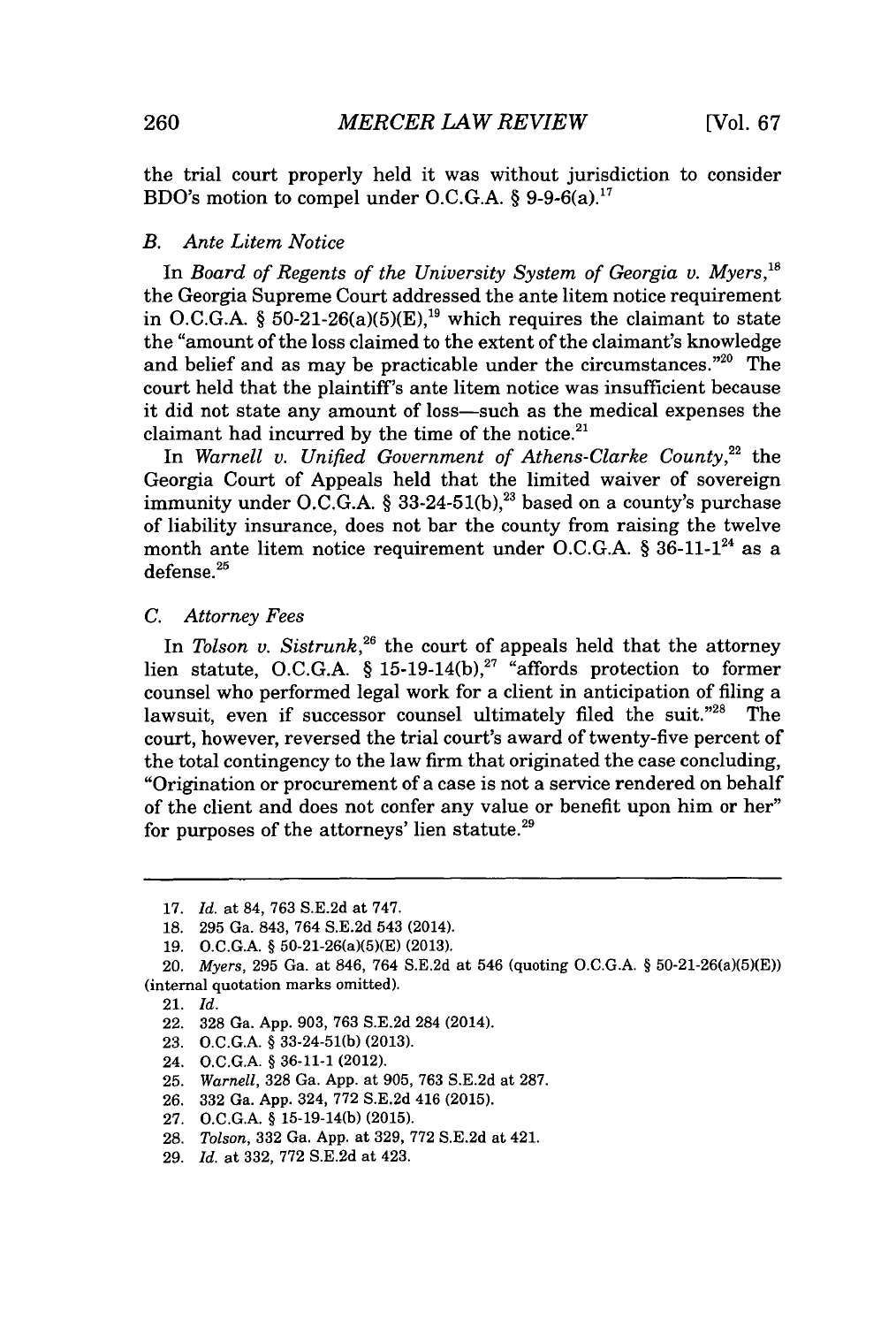In *McClure v. McCurry*,<sup>30</sup> the court of appeals addressed whether a party waived its right to seek attorney fees under O.C.G.A. § 9-15-14<sup>31</sup> by failing to include its request for fees in the pretrial order.<sup>32</sup> The court concluded the statute includes its own procedural requirements, which only require a party to seek fees **"by** motion at any time during the course of the action but not later than 45 days after the final disposition of the action."<sup>33</sup> The court determined there was no authority to support the appellants' position that a party waives its rights to attorney fees under *§* 9-15-14 if it does not include such a request in the pretrial order.<sup>34</sup>

In *Hal Wright Esq. v. Gentemann*,<sup>35</sup> the court of appeals held that a lawyer may recover fees incurred in suing to collect the fees owed **by** a former client as long as the engagement agreement provides a right to recover attorney fees.<sup>36</sup> The court concluded that if the request for attorney fees is supported **by** a contract, "an award of attorney fees is available with respect to a firm or attorney's self-representation in an action to collect fees owed **by** a client."

In *LabMD, Inc. v. Savera*,<sup>38</sup> the court of appeals affirmed the trial court's conclusion that fees incurred **by** a party for representation in a related declaratory judgment action over insurance coverage for the underlying lawsuit was necessary to the defense of the underlying<br>lawsuit and recoverable under O.C.G.A.  $\$  9-15-14.<sup>39</sup> The court. lawsuit and recoverable under O.C.G.A. § 9-15-14.<sup>39</sup> however, vacated the award of fees and remanded the case for further proceedings because the trial court did not consider whether the plaintiff was entitled to a setoff for attorney fees paid **by** the plaintiff's counsel or for fees paid **by** the defendant's insurance company.<sup>40</sup>

### *D. Class Actions*

In Georgia-Pacific Consumer Products, LP v. Ratner,<sup>41</sup> the Georgia Supreme Court further defined the "commonality" requirement under

- **32.** *McClure,* **329** Ga. **App.** at 342, **765 S.E.2d** at **30.**
- **33.** *Id.* at 343, **765 S.E.2d** at **31.**
- 34. *Id.* at **331, 765 S.E.2d** at **31-32.**
- **35. 327** Ga. **App. 650, 760 S.E.2d** 654 (2014).
- **36.** *Id. at* **652, 760 S.E.2d** at **656.**
- **37.** *Id.*
- **38. 331** Ga. **App.** 463, **771 S.E.2d** 148 **(2015).**
- **39.** *Id.* at 467, **771 S.E.2d** at **152.**
- 40. *Id.* at 468, **771 S.E.2d** at **153.**
- 41. **295** Ga. 524, **762 S.E.2d** 419 (2014).

**<sup>30. 329</sup>** Ga. **App.** 342, **765 S.E.2d 30** (2014).

**<sup>31.</sup> O.C.G.A.** *§* 9-15-14 **(2015).**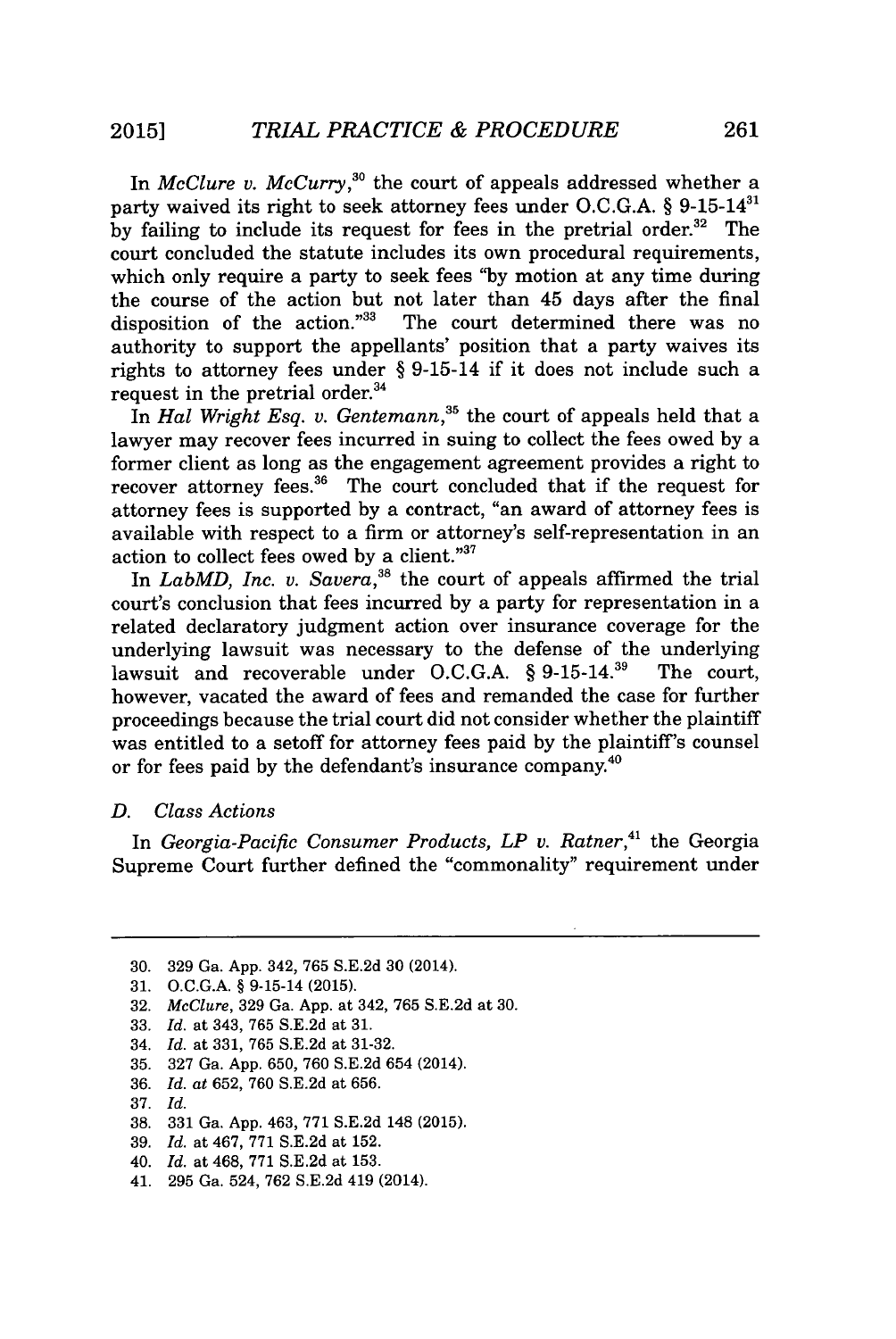O.C.G.A.  $9-11-23(a)^{42}$  for the certification of a class action.<sup>43</sup> The plaintiffs were property owners who claimed they suffered property damage as a result of hydrogen sulfide gas emissions from a nearby sludge field.<sup>44</sup> The court determined that meeting the commonality requirement for class certification means there must not simply be "common questions" among the plaintiffs-there must also be common answers.<sup>45</sup> In other words, those questions must be capable of being resolved for everyone at once.<sup>46</sup> The plaintiffs did not present evidence that would establish the entire area, **by** which the class was defined, was contaminated **by** the hydrogen gas from the sludge field and, therefore, did not meet this requirement.<sup>47</sup> However, the court was careful to point out that "[n]o one should misunderstand us to say that commonality never can be shown in the context of environmental mass torts, that it cannot be shown in this case, or even that it cannot be shown in this case as to the class as the trial court defined it."<sup>48</sup> Thus, *Ratner* sets the bar high for establishing commonality in a toxic tort case, but not insurmountably so.

## *E. Dismissal and Renewal*

The Georgia Court of Appeals in *Gresham v. Harris"* declined to follow the interpretation of Georgia's renewal statute<sup>50</sup> in *Morris v. Haren," a* decision **by** the United States Court of Appeals for the Eleventh Circuit.<sup>52</sup> The court concluded that "an event short of the termination of the plaintiff's action against the relevant defendant or defendants cannot constitute a discontinuance under the renewal statute."<sup>53</sup> The court also held that "the renewal period does not begin to run until the case is actually terminated as a result of such action." $54$ 

- *44. Id.* at 524, **762 S.E.2d** at 420.
- 45. *Id.* at **528, 762 S.E.2d** at 423.
- *46. Id.* at **528** n.12, **762 S.E.2d** at 423 n.12.
- *47. Id.* at **529, 762 S.E.2d** at 423-24.
- 48. *Id.* at **531, 762 S.E.2d** at 425.
- *49.* **329** Ga. **App.** 465, **765 S.E.2d** 400 (2014), *cert. denied,* **2015** Ga. **LEXIS** 74 **(2015).**

**50. O.C.G.A.** *§* 9-2-61(a) **(2007)** ("When *any* case has been commenced in either a state or federal court within the applicable statute of limitations and the plaintiff *discontinues or dismisses* the same, it may be recommenced in a court of this state or in a federal court either within the original applicable period of limitations or within six months after the discontinuance or dismissal, whichever is later...." (emphasis added)).

- **51. 52 F.3d** 947 (11th Cir. **1995).**
- **52.** *Gresham,* **329** Ga. **App.** at 467, **765 S.E.2d** 403.
- **53.** *Id.*
- 54. *Id.* at 468, **765 S.E.2d** at 403.

<sup>42.</sup> **O.C.G.A.** *§* 9-11-23(a) **(2015).**

<sup>43.</sup> **295** Ga. at **528, 763 S.E.2d** at 423.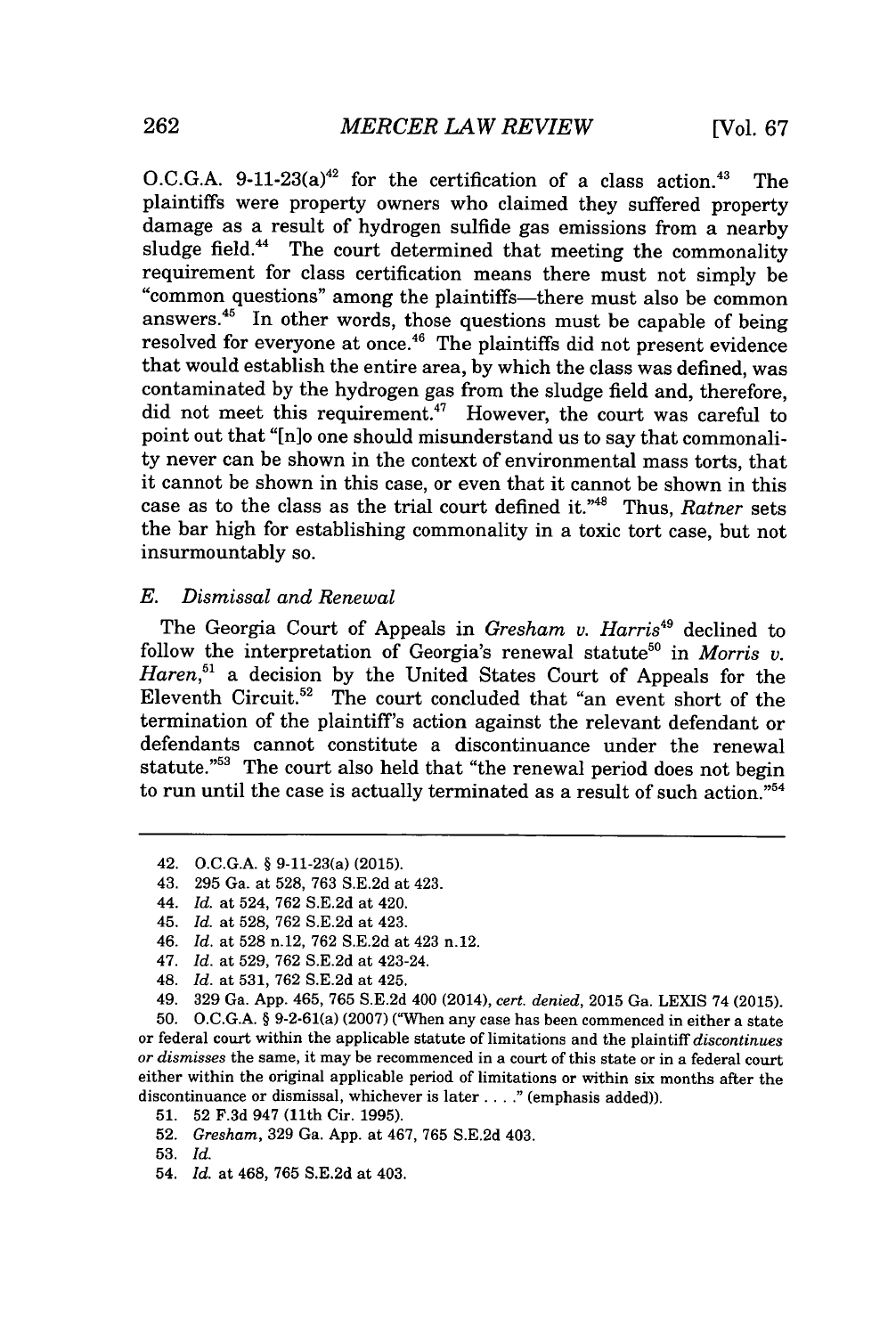In *Gottschalk v. Woods*,<sup>55</sup> the court of appeals held that "the start of the six-month window for renewal **...** was triggered **by** the date the Eleventh Circuit affirmed the decision of the district court dismissing [the plaintiff's] Federal Lawsuit, not the later date when the Eleventh  $Circuit's$  mandate was issued."<sup>56</sup> The court determined that since the plaintiff did not "seek and obtain any further review and the case was not remanded to the district court for further proceedings," the "issuance of the mandate [was] immaterial **. ..** because the controversy in federal court effectively ended when the Eleventh Circuit issued its decision affirming the district court."<sup>57</sup>

### *F Emergency Room Statute*

Georgia's emergency room statute  $(E.R.$  Statute)<sup>58</sup> requires a plaintiff to show gross negligence **by** clear and convincing evidence to recover for injuries "arising out of the provision of emergency medical care."<sup>59</sup> In *Hospital Authority of Valdosta v. Brinson,"o* the Georgia Court of Appeals held that when determining whether the E.R. Statute applied, the critical question is not the patient's *actual* condition but, rather, whether the patient "presented [] symptoms that should have alerted the health care providers that [the patient] required emergency medical care."<sup>6</sup> 1 The court concluded that because the defendants testified the patient was stable and treated appropriately, and the plaintiff testified that the patient had some alarming symptoms when he arrived at the hospital, the question of whether the E.R. Statute applied had to be resolved by the jury. $62$ 

## *G. Hospital Liens*

In *Kight v. MCG Health, Inc.*,<sup>63</sup> the Georgia Supreme Court addressed the court of appeals decision in *MCG Health, Inc. v. Kight,"* holding, inter alia, that the court of appeals did not err when it reversed the award of partial summary judgment on the ground that "the [hospital] lien was invalid because there was no debt owing at the time

**<sup>55. 329</sup>** Ga. **App. 730, 766 S.E.2d 130** (2014).

**<sup>56.</sup>** *Id.* at 734, **766 S.E.2d** at 134.

**<sup>57.</sup>** *Id.* at **735-36, 766 S.E.2d** at **135.**

**<sup>58.</sup> O.C.G.A.** *§* **51-1-29.5** (Supp. 2015).

**<sup>59.</sup> O.C.G.A.** *§* 51-1-29.5(c).

**<sup>60. 330</sup>** Ga. **App.** 212, **767 S.E.2d 811** (2014), *reconsideration denied* (Dec. **5,** 2014).

**<sup>61.</sup>** *Id.* at 220-21, **767 S.E.2d** at **817.**

**<sup>62.</sup>** *Id.* at 221, **767 S.E.2d** at **817.**

**<sup>63. 296</sup>** Ga. **687, 769 S.E.2d 923** (2015).

<sup>64.</sup> **325** Ga. **App.** 349, **750 S.E.2d 813 (2013).**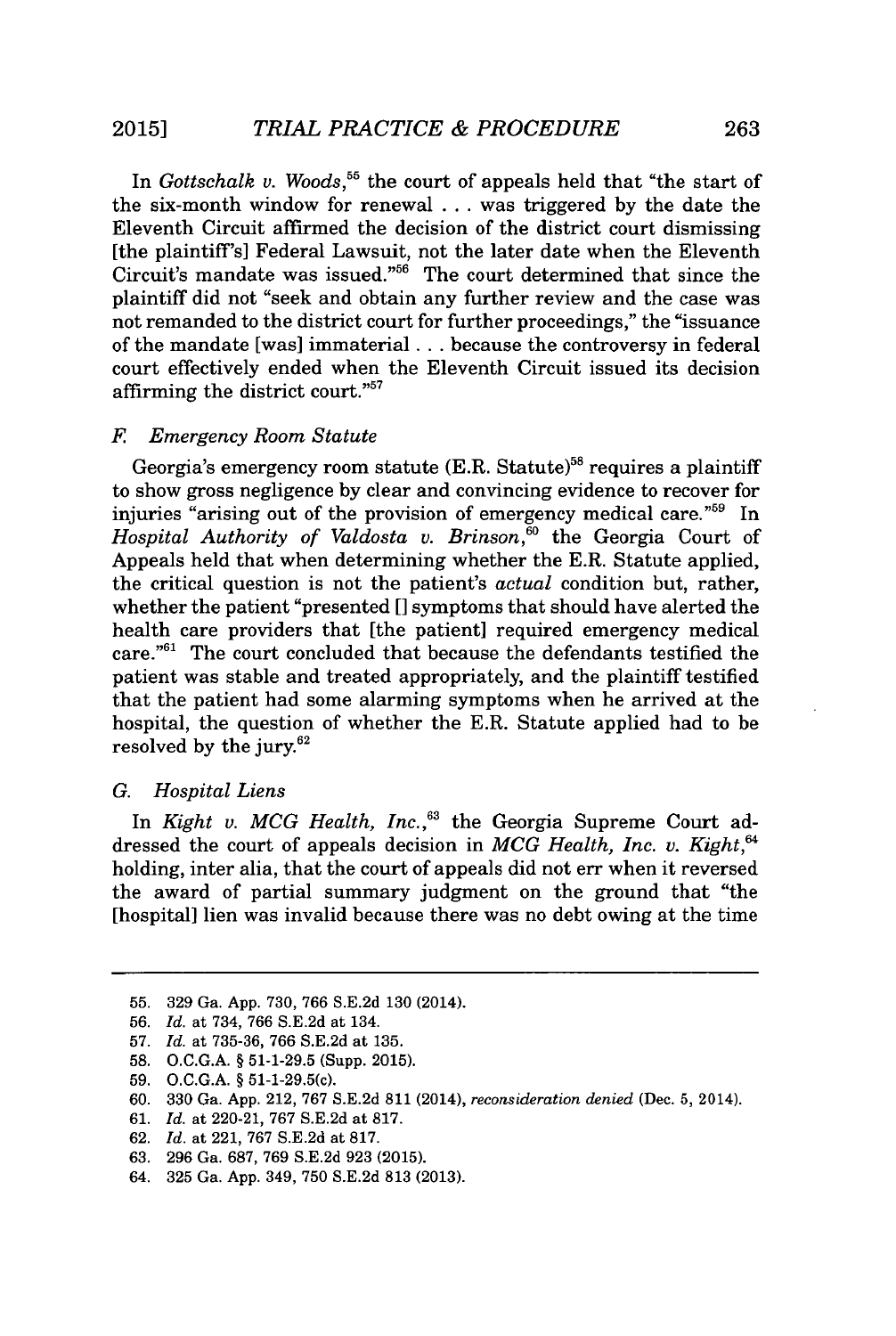it was filed."<sup>65</sup> The court determined that "[c]ontrary to the ruling of the trial court and [the patient's] arguments to this Court, the [h]ospital was owed money on the date that the lien was filed"--that is, the patient owed unpaid deductibles and co-pays to the hospital. $66$  The court rejected the patient's argument that the hospital "waived its right to impose a lien" because the hospital's contract with the patient's insurance plan "explicitly reserves the [h]ospital's right to collect deductibles and co-pays directly from [the patient]" and the hospital did not otherwise agree that it had no recourse against the patient. $67$  The court also rejected the patient's attempt to rewrite the hospital lien statute **by** imposing a requirement that the lien "be exact on the date it was filed or be considered void ab initio."<sup>68</sup>

With two sentences, the court diminished the holding in the court of appeals opinion:

We note that the Court of Appeals opinion, in dicta, discusses wideranging applications of the hospital lien law which simply are not relevant to the facts of the case currently before this Court. This opinion affirms the Court of Appeals for the reasons given above, and we neither reach nor adopt any of the dicta and reasoning except as set forth herein.<sup>69</sup>

# *H. Immunity*

*In Hartley v. Agnes Scott College,7o* the Georgia Supreme Court held that campus police officers for private colleges do not come within the definition of a "state officer or employee" in the Georgia Tort Claims Act (GTCA)<sup>71</sup> and are, therefore, not entitled to immunity under the **GTCA.7 2**

The court of appeals addressed the immunity of the Georgia Department of Transportation (DOT) in three separate cases. In *Department of T-ansportation v. Kovalcik,"* there was evidence that the DOT's role in the underlying events included both approving construction plans for the redesign of a state road and inspecting the physical property for

**68.** *Id.* at **690, 769 S.E.2d** at **925.**

**<sup>65.</sup>** *Kight,* **296** Ga. at **687-88, 769 S.E.2d** at 924.

*<sup>66.</sup> Id.* at **688, 689, 769 S.E.2d** at 924, **925** (emphasis omitted).

**<sup>67.</sup>** *Id.* at **689, 769 S.E.2d** at **925.**

**<sup>69.</sup>** *Id.*

**<sup>70. 295</sup>** Ga. 458, **759 S.E.2d 857** (2014).

**<sup>71.</sup> O.C.G.A. § 50-21-20** to **-37 (2013)** (defining "state officer or employee" with **O.C.G.A. § 50-21-22(7)).**

**<sup>72.</sup>** *Hartley,* **295** Ga. at **466-67, 759 S.E.2d** at 864.

**<sup>73. 328</sup>** Ga. **App. 185, 761 S.E.2d** 584 (2014).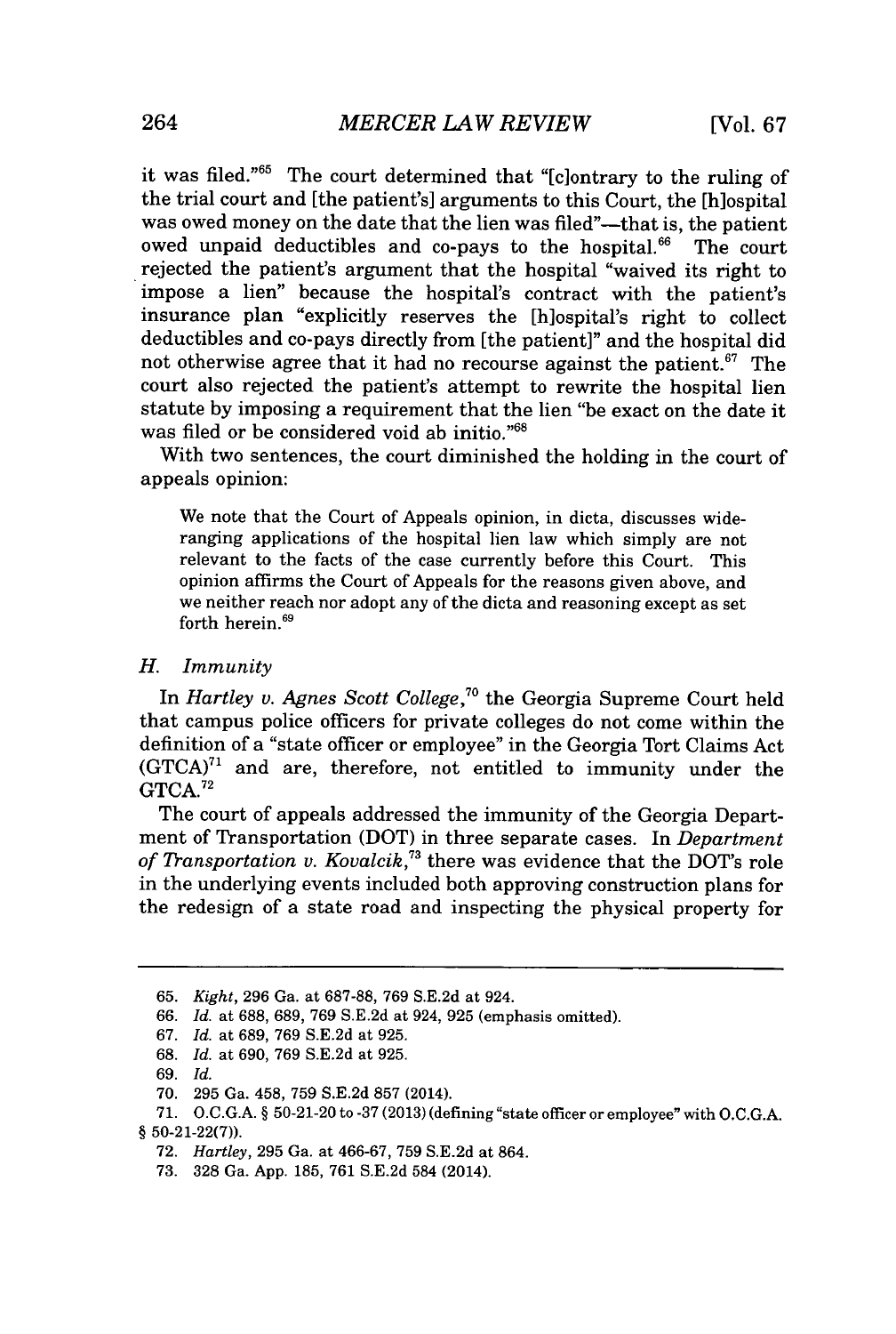compliance with DOT standards as built in accordance with those plans.<sup>74</sup>The court held that under the **GTCA,** immunity is waived to the extent the DOT's role included inspection of the state property to detect hazards or determine compliance with the law, but noted the DOT is immune under its licensing powers to claims predicated on the DOT's improper authorization of construction plans."

In *Department of ransportation v. Jarvie,16* the court of appeals "decline[d] to extend the waiver of sovereign immunity to include independent contractors' conduct even if a State actor in some way attempts to ensure that contractors are operating safely on a Stateapproved project."<sup>77</sup> The court held that the DOT was immune from liability for its decision to allow the stockpiling of aggregate material in the highway median **by** an independent contractor." The court distinguished *Kovalcik* on the basis that *Kovalcik* involved the DOT inspecting a completed roadway project, whereas the DOT's role in *Jarvie* was limited to monitoring the method of construction as previously approved.<sup> $79$ </sup>

In a third case, *Georgia Department of ransportation v. Owens,"o* the court of appeals, citing *Kovalcik and Jarvie,* held that the DOT was immune to negligence claims based on the DOT's approval of a sitespecific traffic control plan and an on-site inspection of the contractor's implementation of those plans. $81$  However, because there was some evidence that the DOT exercised responsibility for proposing-rather than merely approving-modifications to the traffic control plan, the court held that the DOT was not immune to claims relating to the DOT's duty to modify the basic traffic control plan.<sup>82</sup>

# *I. Insurance and Direct Actions*

In *Carter v. Progressive Mountain Insurance*<sup>83</sup> the Georgia Supreme Court reversed the decision of the court of appeals and held that the manner in which a plaintiff allocates settlement funds pursuant to a limited liability release does not preclude the plaintiff from seeking uninsured motorist benefits so long as the defendant's liability coverage

**80. 330** Ga. **App. 123, 766 S.E.2d 569** (2014).

<sup>74.</sup> *Id.* at **189, 761 S.E.2d** at **588.**

**<sup>75.</sup>** *Id.* at **189-91, 761 S.E.2d** at **588-89;** *see also* **O.C.G.A. §** 50-21-24(9) **(2013).**

**<sup>76. 329</sup>** Ga. **App. 681, 766 S.E.2d** 94 (2014).

**<sup>77.</sup>** *Id. at* 684, **766 S.E.2d** at **98** (footnote omitted).

**<sup>78.</sup>** *Id.* at **685, 766 S.E.2d** at **98.**

**<sup>79.</sup>** *Id.* at 684 n.14, **766 S.E.2d** at **97** n.14.

**<sup>81.</sup>** *Id.* at **137-38, 766 S.E.2d** at **580-81.**

**<sup>82.</sup>** *Id.* at **136-37, 766 S.E.2d** at **580.**

**<sup>83. 295</sup>** Ga. **487, 761 S.E.2d 261** (2014).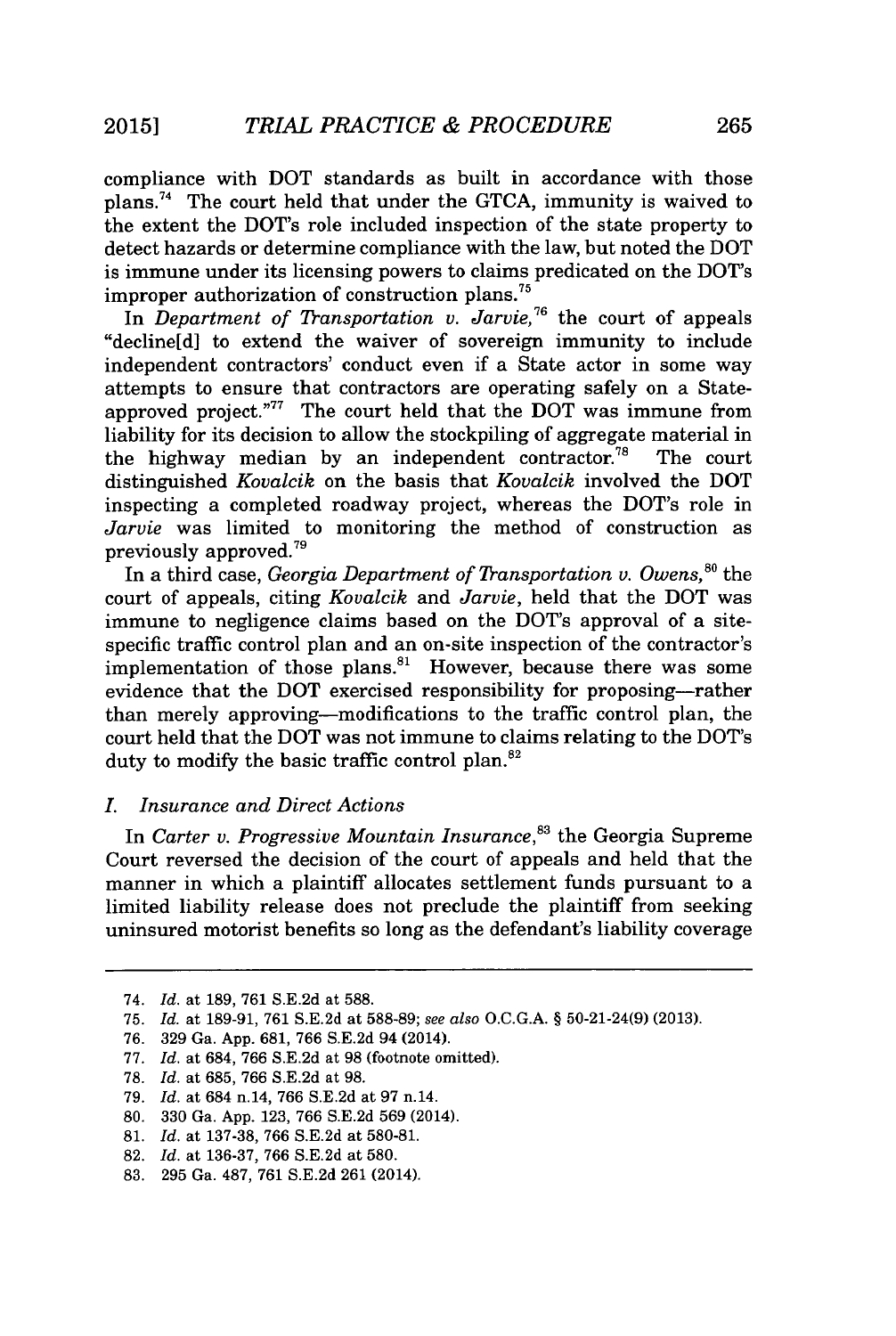is exhausted. $84$  The plaintiff's allocation of settlement funds to punitive damages and compensatory damages was of no consequence because, in total, the defendant's liability policy was exhausted. $85$  Therefore, the plaintiff was not precluded from seeking uninsured motorist benefits from his carrier.<sup>86</sup>

In *FCCI Insurance Co. v. McLendon Enterprises, Inc.*<sup>87</sup> the Georgia Supreme Court answered a certified question from the United States Court of Appeals for the Eleventh Circuit and extended the rationale applied in *Tinsley v. Worldwide Insurance Co.*,<sup>88</sup> holding that a tortfeasor's partial immunity from a suit does not preclude an insured driver from recovering uninsured motorist benefits.<sup>89</sup> The insurer driver from recovering uninsured motorist benefits.<sup>89</sup> claimed it was not obligated to pay uninsured benefits because its insured driver was not "legally entitled to recover" anything from the tortfeasor due to the tortfeasor's partial sovereign immunity from the suit.<sup>90</sup> The court rejected the insurer's argument since allowing "an insurer to escape liability under its contract" solely because the tortfeasor is immune from suit "would be contrary to the purpose of the [Uninsured Motorist Act]."91

In *Mornay v. National Union Fire Insurance Co. of Pittsburgh, P.A.*,<sup>92</sup> the court of appeals interpreted O.C.G.A. § 40-1-100(12)(B)(vii),<sup>93</sup> which

*86. Id.* at 489-90, **761 S.E.2d** at 264.

**87. 297** Ga. **136, 772 S.E.2d 651 (2015).**

**88.** 212 Ga. **App. 809,** 442 **S.E.2d 877** (1994), *cert. denied,* 1994 Ga. LEXIS **801** (1994). In *Tinsley v. Worldwide Insurance Co.,* despite the fact that sovereign immunity *completely* barred recovery from the tortfeasor, the court of appeals held the plaintiff could recover from his uninsured motorist carrier. *Id.* at **811,** 442 **S.E.2d** at **879.**

*89. FCCI Ins. Co.,* **297** Ga. at 141, **772 S.E.2d** at 654.

**90.** *Id.* at 138-39, 772 S.E.2d at 653. The insurance policy provided that the insurer will pay "all sums in excess of the applicable deductible option **.** . **.** that the 'insured' is legally entitled to recover as compensatory damages from the owner or driver of an 'uninsured motor vehicle.'" *Id.* at **138** n.6, **772 S.E.2d** at **653** n.6 (alterations in original).

*91. Id.* at 141, **772 S.E.2d** at 654 (quoting *Tinsley,* 212 Ga. **App.** at **810,** 442 **S.E.2d** at **878)** (internal quotation marks omitted).

**92. 331** Ga. **App.** 112, **769 S.E.2d 807 (2015),** *cert. denied,* **2015** Ga. **LEXIS** 474 **(2015).**

**93.** *O.C.G.A.* **§** 40-1-100 **(2015).** The statute provides in relevant part that the term "motor carrier" shall not include:

<sup>84.</sup> *Id.* at **487,** 494, **761 S.E.2d** at **263, 267.**

**<sup>85.</sup>** *Id.* at **488-90, 761 S.E.2d** at **263-64.** The plaintiff and the defendant executed a limited liability release with the defendant for \$30,000-the defendant's liability insurance limits. *Id.* at **488, 761 S.E.2d** at **263.** In doing so, the plaintiff allocated **\$29,000** to punitive damages and **\$1000** to compensatory damages. *Id.* The trial court and the court of appeals erred in finding the plaintiffs allocation of some of the settlement funds to punitive damages failed to exhaust the limits of the defendant's liability insurance policy. *Id.* at 493, **761 S.E.2d** at **267.**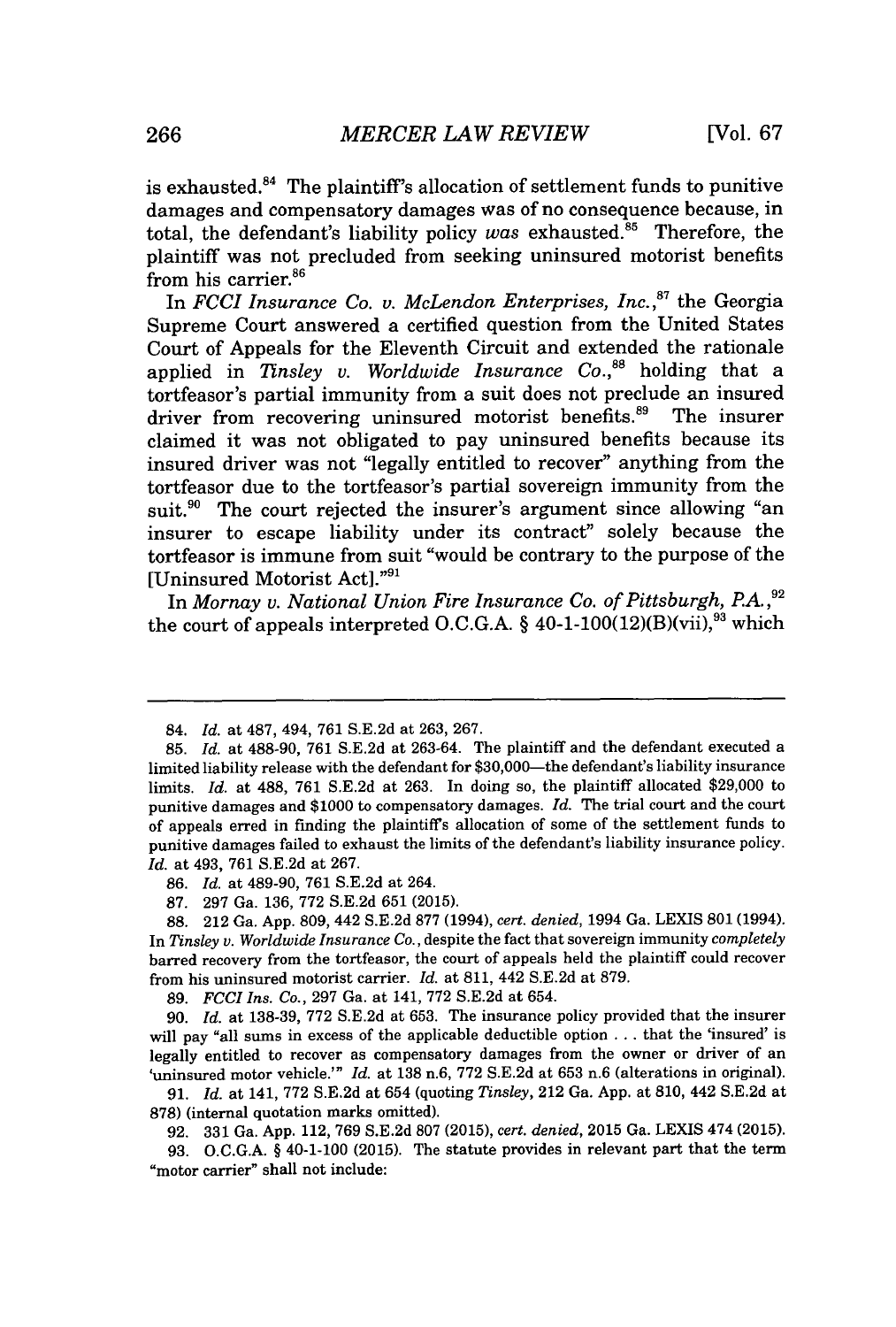is part of Georgia's Motor Carrier  $Act<sup>94</sup>$  and governs the exclusion of certain vehicles." Declining to allow the plaintiff to bring a direct action against the defendant's insurance company, the court held that the defendant's vehicle was not a "motor carrier" within the meaning of the statute because the vehicle's *actual* seating capacity, as opposed to the vehicle's initially designed seating capacity, was relevant for determining whether the vehicle was a "motor carrier" applicable to the Act.<sup>96</sup>

# *J. Motions for New Trial and Appeals*

In *Sewell v. Cancel,"* the Georgia Supreme Court overruled *Fulton v. Pilon*<sup>98</sup> holding that where a cross-appeal is timely filed and procedurally proper, the cross-appeal need not be factually related to the issues raised in the main appeal. $99$  The court also held that an appellee may raise, in its cross-appeal, adverse rulings that were issued after the filing of the notice of appeal for the main appeal. $^{100}$ 

In *Armstrong v. Gynecology & Obstetrics of Dekalb, P.C.*,<sup>101</sup> the court of appeals affirmed the trial court's denial of a motion for new trial after the plaintiff presented evidence that jurors used their cell phones to look up words included in the jury instructions.<sup>102</sup> The court held that because there was no testimony regarding the substance of the definitions found **by** the jurors and no showing that the information was

- *Id. §* 40-1-100(12)(B)(vii) (emphasis added).
	- 94. **O.C.G.A.** tit. 46, ch. **7** (2004 **&** Supp. **2015).**

- **96.** *Id.* at **116, 769 S.E.2d** at **810-11.**
- **97. 295** Ga. **235, 759 S.E.2d** 485 (2014).
- **98. 199** Ga. **App. 861,** 406 **S.E.2d 517 (1991).**
- **99.** *Sewell,* **295** Ga. at **239, 759 S.E.2d** at **488.**
- **100.** *Id.* at 239-40, **759 S.E.2d** at **488.**
- **101. 327** Ga. **App. 737, 761 S.E.2d 133** (2014).
- 102. *Id.* at **737-38,** 740, **761 S.E.2d** at **135, 137.**

<sup>(</sup>vii) Vehicles, owned or operated **by** the federal or state government or **by** any agency, instrumentality, or political subdivision of the federal or state government, or privately owned and operated for profit or not for profit, *capable of transporting* not *more than ten persons* for hire when such vehicles are used exclusively to transport persons who are elderly, disabled, en route to receive medical care or prescription medication, or returning after receiving medical care or prescription medication.

**<sup>95.</sup>** *Mornay,* **331** Ga. **App.** at 114-16, **769 S.E.2d** at **809-11.** Note, the vehicle at issue "was originally designed to seat at least 12 passengers." *Id.* at 114, **769 S.E.2d** at **809.** At the time the plaintiffs claim arose, the vehicle had been retrofitted to transport a wheelchair and no more than three other passengers. *Id.*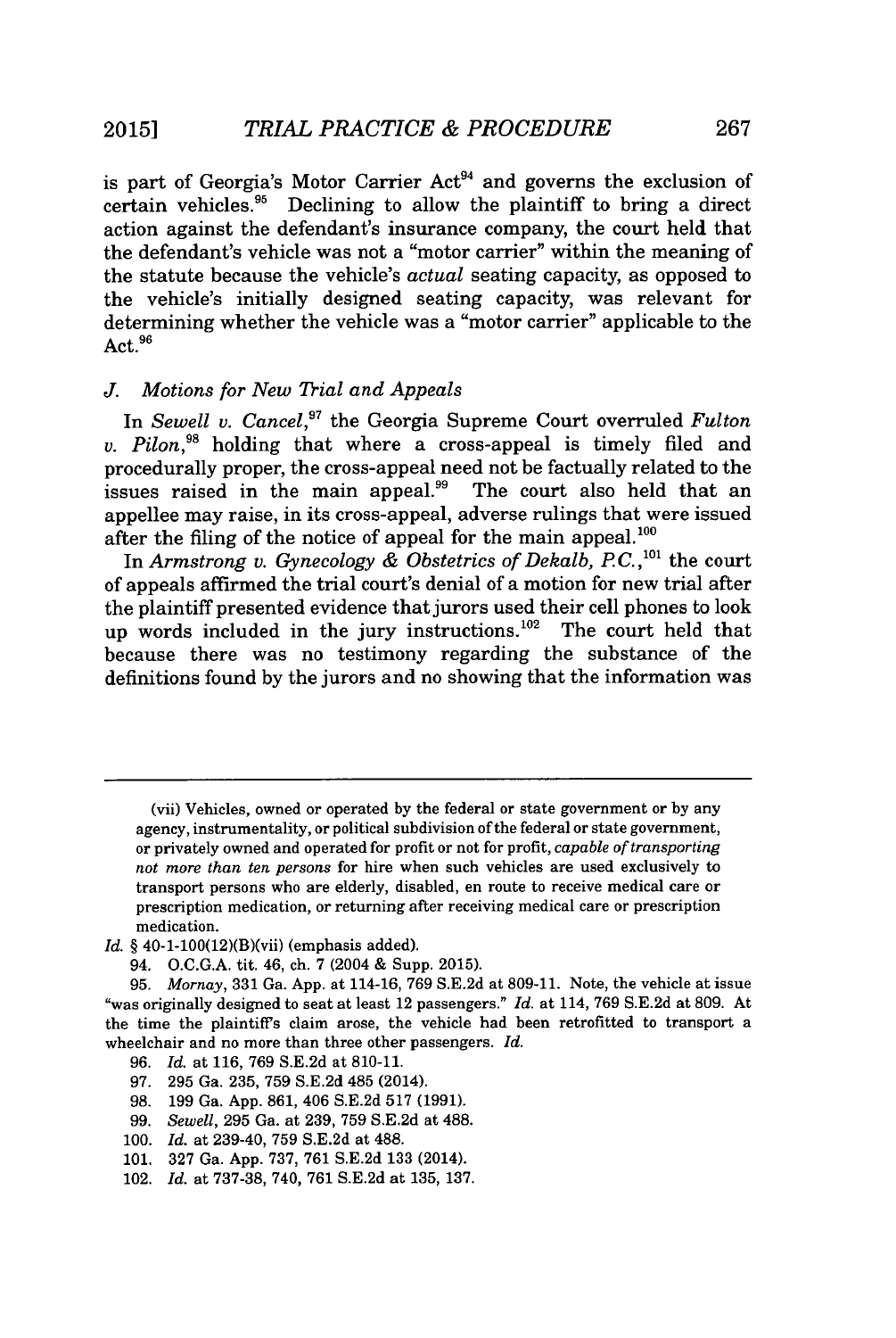prejudicial, the trial court did not abuse its discretion in denying a new  $\tilde{t}$ rial.  $^{103}$ 

In *Womack v. Johnson*,<sup>104</sup> the court of appeals held the appellants waived any right to complain about a photograph of the defendant's infant child that was shown to the jury during opening statements because the appellants did not object at the time the photo was shown but, instead, waited until the next day to raise the issue with the trial court.<sup>105</sup> The court held that "when a party waits until the conclusion" of the opposing party's argument to object or move for a mistrial, any error is not preserved for appellate review." $106$ 

#### *K. Sanctions*

*In North Druid Development, LLC v. Post, Buckley, Schuh & Jernigan, Inc.*,<sup>107</sup> the court of appeals held that it is reversible error for a trial court to dismiss a party's complaint as a sanction **by** inferring willfulness from the party's failure to respond to discovery requests.<sup>108</sup> The court explained that willfulness may not be inferred; rather, the trial court must afford the party an opportunity to be heard before dismissal is imposed as a sanction.<sup>109</sup> In *North Druid Development*, the plaintiff failed to respond to the defendant's discovery requests and good faith letters attempting to resolve the plaintiff's discovery responses. The defendant filed a motion to dismiss and, in the alternative, to compel discovery. The plaintiff then produced some responsive documents, but failed to respond to the defendant's motion. The trial court granted the motion and dismissed the plaintiff's complaint with prejudice without entering an order compelling discovery or affording the plaintiff an opportunity to be heard. Three years after the entry of final judgment, the plaintiff attempted to have the dismissal set aside, but the trial court denied the motion and re-entered its order dismissing the complaint with prejudice.<sup>110</sup> The court of appeals held the trial court

**<sup>103.</sup>** *Id. at* 740, **761 S.E.2d** at **137.**

<sup>104.</sup> **328** Ga. **App.** 543, **762 S.E.2d** 428 (2014).

**<sup>105.</sup>** *Id. at* 545, **762 S.E.2d** at 429-30.

**<sup>106.</sup>** *Id.*

**<sup>107. 330</sup>** Ga. **App.** 432, **767 S.E.2d 29** (2014), *reconsideration denied, cert. denied,* **2015** Ga. **LEXIS 267 (2015).**

**<sup>108.</sup>** *Id. at* **438-39, 767 S.E.2d** at 34-35.

**<sup>109.</sup>** *Id.*

**<sup>110.</sup>** *Id. at* **433-35, 767 S.E.2d** at **31-33.** The plaintiff attempted to file its former attorney's affidavit explaining its failure to respond to discovery requests, but the trial court struck the affidavit and "explain[ed] that it would not consider the merits of the sanctions motion, but would instead limit the hearing to the question of whether the order of dismissal should be set aside on procedural grounds." *Id.* at 434, **767 S.E.2d** at **32.**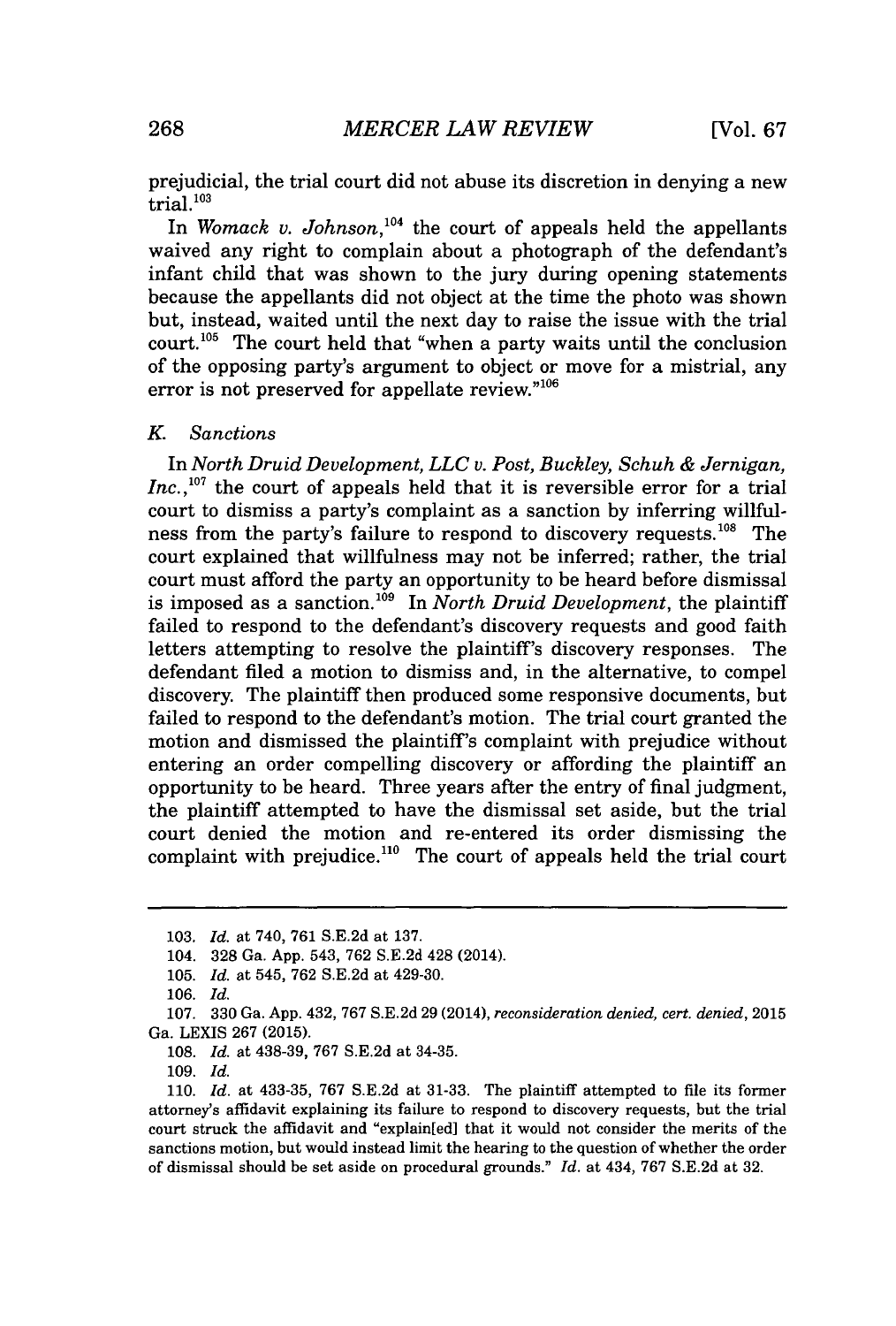erred when it granted the dismissal without first entering an order compelling discovery and when the plaintiff failed to comply, affording the plaintiff an opportunity to be heard on the motion for sanctions.<sup>111</sup> The court disagreed with the defendant's position that "a court may infer wilfulness [sic] from a party's failure to respond to discovery requests without affording the offending party an opportunity to explain its conduct."<sup>112</sup> Therefore, the court vacated the dismissal and remanded the case. $^{113}$ 

## *L. Settlement and Offer of Settlement Statute*

When the plaintiff seeks punitive damages, the defendant's offer of settlement under O.C.G.A. § 9-11-68<sup>114</sup> must state with particularity the amount for which he proposes to settle the punitive claim.<sup>115</sup> In *Chadwick v. Brazell*,<sup>116</sup> the Georgia Court of Appeals held that failure to specifically allocate a portion of the proposed settlement to the punitive claim prohibits an award of attorney fees under the offer of settlement statute.<sup>117</sup>

In *Georgia Department of Corrections v. Couch*,<sup>118</sup> the Georgia Supreme Court provided guidance on how to calculate attorney fees when a party is entitled to fees under the offer of settlement statute,  $O.C.G.A.$  § 9-11-68.<sup>119</sup> In *Couch*, the jury's verdict triggered the In *Couch*, the jury's verdict triggered the application of fees under the statute. The plaintiff had a forty percent contingency fee agreement with his lawyers. His lawyers submitted evidence that the value of their services, had those services been billed at an hourly rate from the time of the offer to the time of settlement, was over **\$90,000.** The trial court decided that the contingency fee agreement would set the value of the attorney fee award and awarded  $$49,542$  in costs.<sup>120</sup>

Although the Georgia Court of Appeals affirmed this ruling, the Georgia Supreme Court reversed.<sup>121</sup> The supreme court reasoned that the statute only permitted recovery for those fees incurred  $after$  the offer

**<sup>111.</sup>** *Id. at* **435-36, 767 S.E.2d** at 33-34.

<sup>112.</sup> *Id. at* 438, **767 S.E.2d** at 34.

**<sup>113.</sup>** *Id. at* 439, **767 S.E.2d** at **35.**

<sup>114.</sup> **O.C.G.A. § 9-11-68 (2015).**

**<sup>115.</sup>** *See id.* **§** 9-11-68(a)(6); Chadwick v. Brazell, **331** Ga. **App. 373, 771 S.E.2d 75 (2015).**

**<sup>116. 331</sup>** Ga. **App. 373, 771 S.E.2d 75 (2015).**

**<sup>117.</sup>** *Id.* at **377, 771 S.E.2d** at **79.**

**<sup>118. 295</sup>** Ga. 469, **759 S.E.2d** 804 (2014).

**<sup>119.</sup>** *Id.* at **483-86, 759 S.E.2d** at **815-18.**

<sup>120.</sup> *Id.* at 470, **482-83, 759 S.E.2d** at **807, 815.**

<sup>121.</sup> *Id.* at 486, **759 S.E.2d** at **818.**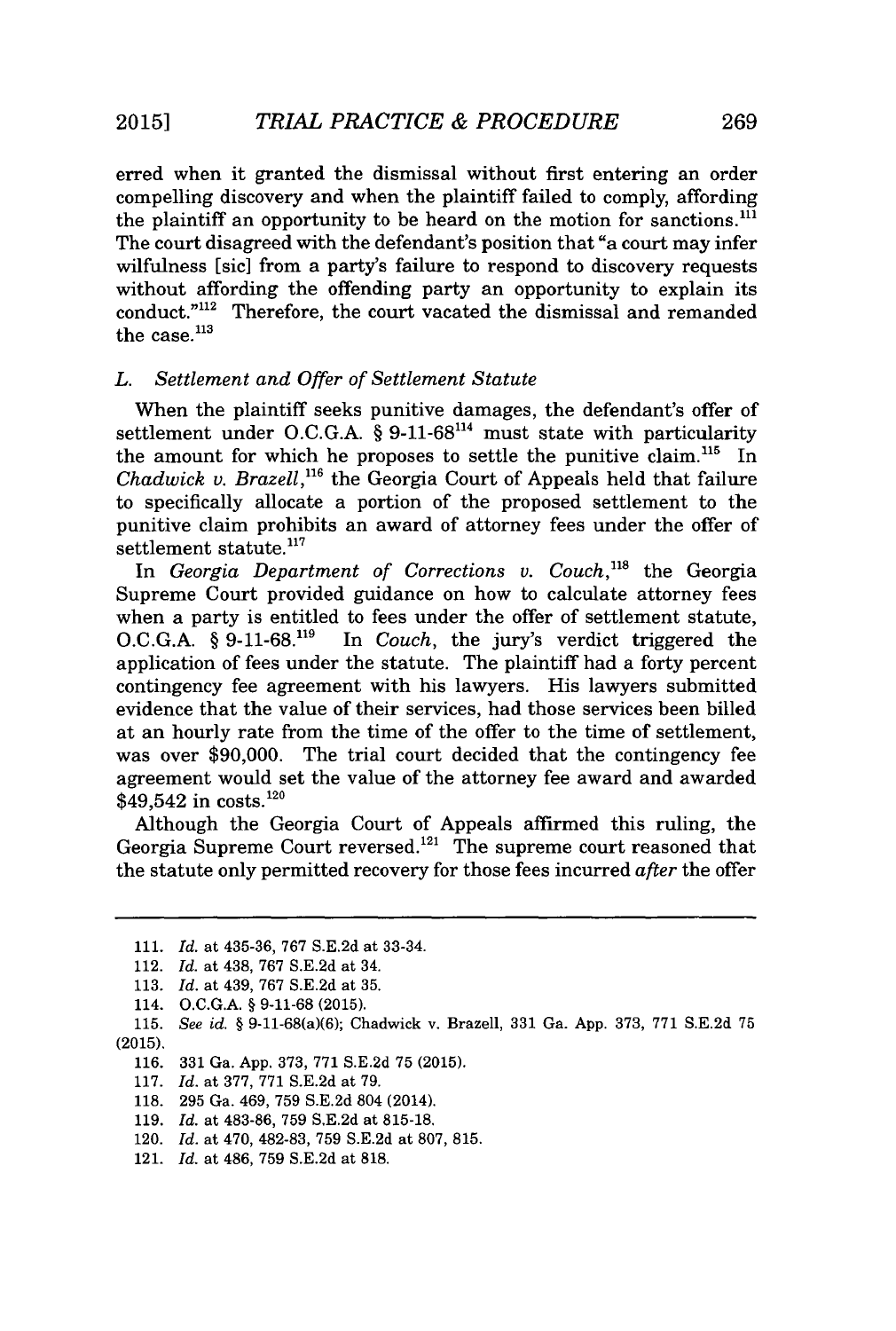of settlement was rejected. $122$  Therefore, a trial court could not simply award the full value of the contingency fees to the defendant without considering that some of those fees were earned before the offer of settlement was rejected.<sup>123</sup> The court noted that although there was record evidence of the number and value of hours the plaintiff's counsel worked after the offer was rejected, the trial court did not appear to have relied on that evidence.<sup>124</sup>

*Tillman v. Mejabi*<sup>125</sup> is an important case for any lawyer making or responding to a demand. In *2111man,* the plaintiff made a demand for the policy limits of a defendant's automobile insurance policy "in full and final settlement" of the plaintiff's claims without including a proposed release.<sup>126</sup> The insurer accepted the demand by enclosing a check for the limits and a general release.<sup>127</sup> The Georgia Court of Appeals held the settlement was enforceable and the trial court did not err in ordering the plaintiff to execute a release because the parties had reached "a meeting of the minds on the essential terms irrespective of [the insurer's] inclusion of a general release with terms unacceptable to the [plaintiff's] attorney."<sup>128</sup>

In *Patel v. Patel*,<sup>129</sup> the defendant signed a mediation agreement without indicating he was signing on behalf of his corporation, of which he was the sole shareholder and chief executive officer. The agreement required the defendant to transfer certain properties to the other party. Those properties, however, belonged to the corporation.<sup>130</sup> The court of appeals reversed the trial court's grant of the motion to enforce the settlement. $131$  The appellate court reasoned there was a question of fact regarding whether the defendant had the authority to bind the corporation because **(1)** the defendant provided affidavits, which he stated he signed in his individual capacity and not on behalf of the corporation, and (2) the record evidence established only that the defendant was the president of the corporation, not the sole sharehold**er.1<sup>3</sup> <sup>2</sup>**

- **125. 331** Ga. **App.** 415, **771 S.E.2d 110 (2015).**
- **126.** *Id. at* 111-12, **771 S.E.2d** at 416.
- **127.** *Id. at* 112, **771 S.E.2d** at 416-17.
- **128.** *Id. at* **113, 771 S.E.2d** at 418.

- **130.** *Id. at* **733-34, 761 S.E.2d** at **131, 133.**
- **131.** *Id. at* 734, **761 S.E.2d** at **131.**
- **132.** *Id. at* **735-36, 761 S.E.2d** at **132.**

<sup>122.</sup> *Id. at* 485, **759 S.E.2d** *at* **816-17.**

**<sup>123.</sup>** *Id.*

<sup>124.</sup> *Id. at* 484, **759 S.E.2d** *at* **816.**

**<sup>129. 327</sup>** Ga. **App. 733, 761 S.E.2d 129** (2014), *cert. denied,* 2014 Ga. LEXIS **1005** (2014).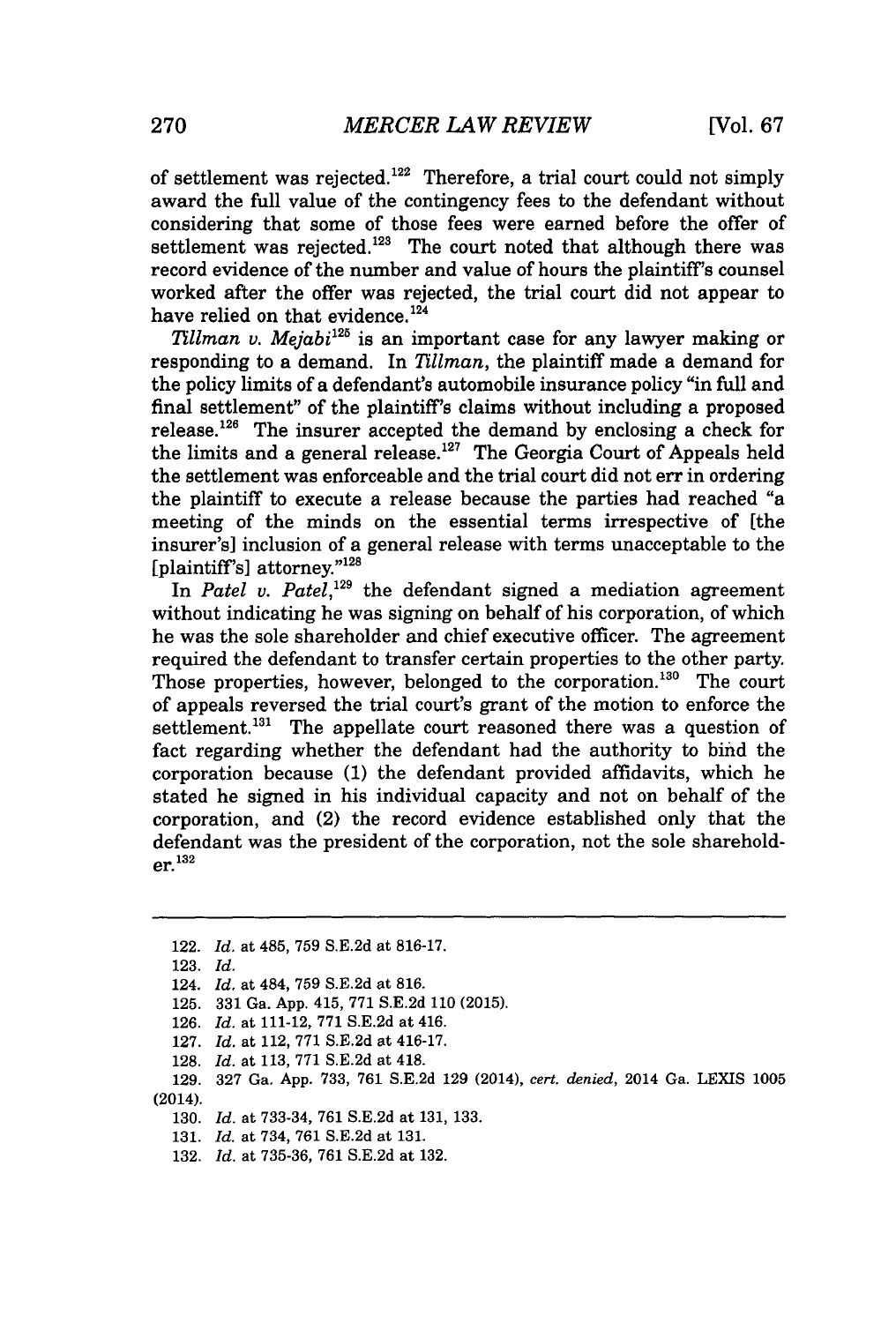In *Tiller v. RJJB Associates, LLP,'3 3* the court of appeals emphasized the need to state with particularity the claims that an offer of settlement will resolve.<sup>134</sup> Two defendants offered to settle "any and all claims arising out of' the subject incident under **O.C.G.A.** *§* **9-11-68.'a** However, it was unclear whether the offer included the proposed settlement of claims against a third defendant, against whom the plaintiff already had a default judgment.<sup>136</sup> In addition, the offer was not clear regarding its conditions since it required the plaintiff to dismiss her "Complaint" without stating whether the offer was referring to the original complaint or her amended complaint, which added the third defendant.<sup>137</sup>

# *M. Statutes of Limitations*

In *Gallant v. MacDowell*,<sup>138</sup> the Georgia Supreme Court interpreted **O.C.G.A.** *§* **9-3-96,1as** which governs the tolling of the statute of limitations based on alleged fraudulent concealment by the defendant.<sup>140</sup> The court explained that when there is alleged fraudulent concealment **by** a doctor, the patient's consultation with a second doctor typically triggers the end of the tolling of the limitations period under **O.C.G.A.** *§* **9-3-96** because the patient is no longer deterred from discovering facts that were allegedly concealed. $141$  The court determined the same rationale does not apply when the patient's consulting doctor provided to the patient joint medical services with the defendant doctor that is alleged to have fraudulently concealed facts from the patient.<sup>142</sup> Thus, the statute of limitations will continue to toll until the patient is no longer deterred from learning the true facts or consults with a doctor who is independent of the defendant doctor's services.<sup>143</sup>

In *Georgia Regional Transportation Authority v. Foster*,<sup>144</sup> the court of appeals held the tolling provision of O.C.G.A.  $§ 36-33-5(d)^{145}$  does

- **135.** *Id.* at **623, 770 S.E.2d** at **885.**
- **136.** *Id.* at **626, 770 S.E.2d** at **887.**
- **137.** *Id.* at **625-26, 770 S.E.2d** at **886.**
- **138. 295** Ga. **329, 759 S.E.2d 818** (2014).
- **139. O.C.G.A.** *§* **9-3-96** (2014).
- 140. *Gallant,* **295** Ga. at **332-33, 759 S.E.2d** at **821.**
- 141. *Id.* at **332, 759 S.E.2d** at **821.**
- 142. *Id.* at **333, 759 S.E.2d** at **821.**
- 143. *Id.* at **332-33, 759 S.E.2d** at **821.**
- 144. **329** Ga. **App. 258,** 764 **S.E.2d 862** (2014).
- 145. **O.C.G.A.** *§* **36-33-5(d)** (2014).

**<sup>133. 331</sup>** Ga. **App. 622, 770 S.E.2d 883 (2015).**

<sup>134.</sup> *Id.* at **626, 770 S.E.2d** at **887.**